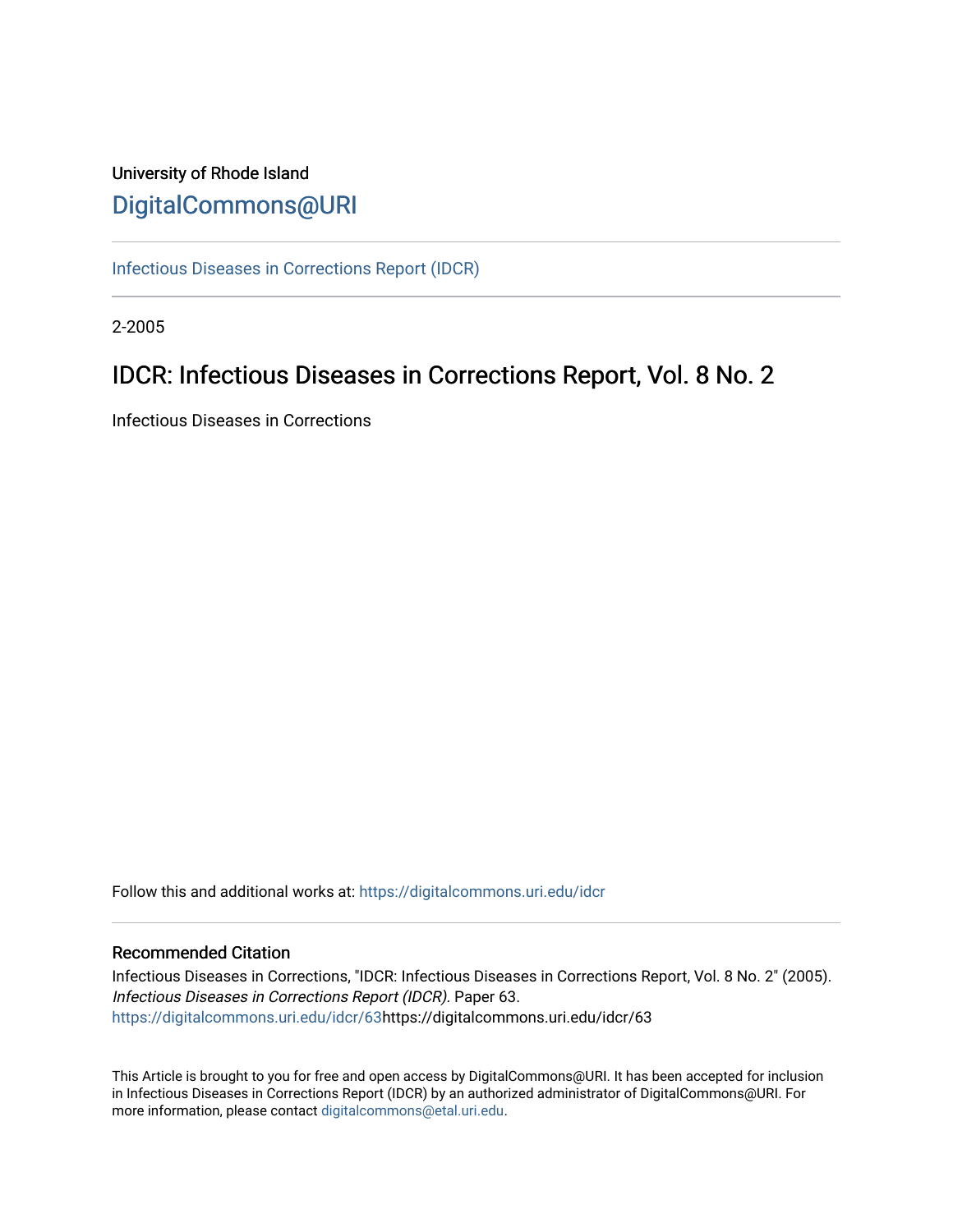



**Brown IDCR** 

Feb. 2005 Vol. 8, Issue2

## NFECTIOUS DISEASES IN CORRECTIONS REPORT

### SPONSORED BY THE BROWN MEDICAL SCHOOL, OFFICE OF CONTINUING MEDICAL EDUCATION

### **ABOUT IDCR**

*IDCR, a forum for correctional problem solving, targets correctional physicians, nurses, administrators, outreach workers, and case managers. Published monthly and distributed by email and fax, IDCR provides up-to-the moment information on HIV/AIDS, hepatitis, and other infectious diseases, as well as efficient ways to administer treatment in the correctional environment. Continuing Medical Education credits are provided by the Brown University Office of Continuing Medical Education. IDCR is distributed to all members of the Society of Correctional Physicians (SCP) within the SCP publication, CorrDocs (www.corrdocs.org).*

### **CO-CHIEF EDITORS**

**Anne S. De Groot, MD** *Director, TB/HIV Research Lab, Brown Medical School*

**David Thomas, MD, JD** *Professor and Chairman, Department of Surgery, Division of Correctional Medicine NSU-COM*

### **DEPUTY EDITORS**

**Joseph Bick, MD** *Chief Medical Officer, California Medical Facility, California Department of Corrections*

> **Renee Ridzon, MD** *Senior Program Officer, HIV, TB, Reproductive Health, Bill & Melinda Gates Foundation*

**Bethany Weaver, DO, MPH** *Acting Instructor, Univ. of Washington, Center for AIDS and STD Research*

### **SUPPORTERS**

*IDCR is grateful for the support of the following companies through unrestricted educational grants: Major Support: Abbott Laboratories, Boehringer Ingelheim and Roche Pharmaceuticals. Sustaining: Pfizer Inc., Gilead Sciences, Inc., GlaxoSmithKline, Merck & Co., Schering-Plough and ViroLogic.*

### **IDCR MISSION STATEMENT**

We changed our name from HEPP Report to IDCR (Infectious Diseases in Corrections Report) to encompass all infectious diseases that impact the correctional setting. IDCR's goal is to educate correctional health care providers about the appropriate medical management of prisoners infected with HIV, hepatitis, TB, and other infectious diseases; to encourage these providers to improve their networks with correctional, academic or community-based infectious disease experts; and to promote a level of infectious disease care in correctional facilities that is equivalent to the "community standard."

### **TUBERCULOSIS OUTBREAK AMONG STAFF IN CORRECTIONAL FACILITIES, FLORIDA, 2001-2004: LESSONS RE-LEARNED**

*David Ashkin\*, MD, Florida Department of Health Jean Malecki\*, MD, Florida Department of Health*

• The prevalence of latent tuberculosis infection (LTBI) among prison inmates is four times higher than the prevalence in the general population.

• The prevalence of LTBI among jail inmates is 17 times higher than the prevalence in the general population.

 $\bullet$  More than 500,000 inmates with LTBI are released nationwide every year.

 $\bullet$  The rate of tuberculosis (TB) infection in jails is 15 times that seen in the general population.

• One-third of those with active TB in this country have been recently incarcerated $1,2$ .

While most prisons and jails are vigilant when it comes to screening for TB infection, some correctional facilities are not attentive to LTBI treatment completion, thereby providing an ideal condition in which TB outbreaks may occur. When a TB outbreak occurs, public health officials should initiate an investigation of the circumstances related to the outbreak and try to interrupt further transmission of *Mycobacterium tuberculosis* (*M. tuberculosis*). This report of a recent TB outbreak in two Florida correctional facilities illustrates the complexities of TB control in congregate settings and highlights the need for further improvements in TB control measures in prisons and jails.

### **The TB Outbreak Setting**

The local Health Department, in consultation with the Florida Bureau of TB and Refugee Health (FBTBRH), and the Florida Department of Corrections, investigated an outbreak of drug-susceptible TB that occurred among staff at two closely situated correctional facilities (facilities A and B) during the period April - September 2004.

Facility A has an inmate population of 875 and 343 work camp inmates. Correctional personnel working at the facility include 363 correctional staff, 26 medical personnel, and 13 contracted food workers. Facility B is located ten miles south of facility A. This facility incarcerates 1,361 inmates, and 216 correctional staff and 38 medical personnel work at the facility. Some of the correctional facility employees periodically rotate between the two facilities.

#### **Approach to the Outbreak Investigation**

The investigation of the outbreak was conducted in 2004 and standard TB case-based follow-up methods were used. The index patient was defined as the first patient to receive a

#### *Continued on page 2*

### **WHAT'S INSIDE** IDCR-o-gram pg 6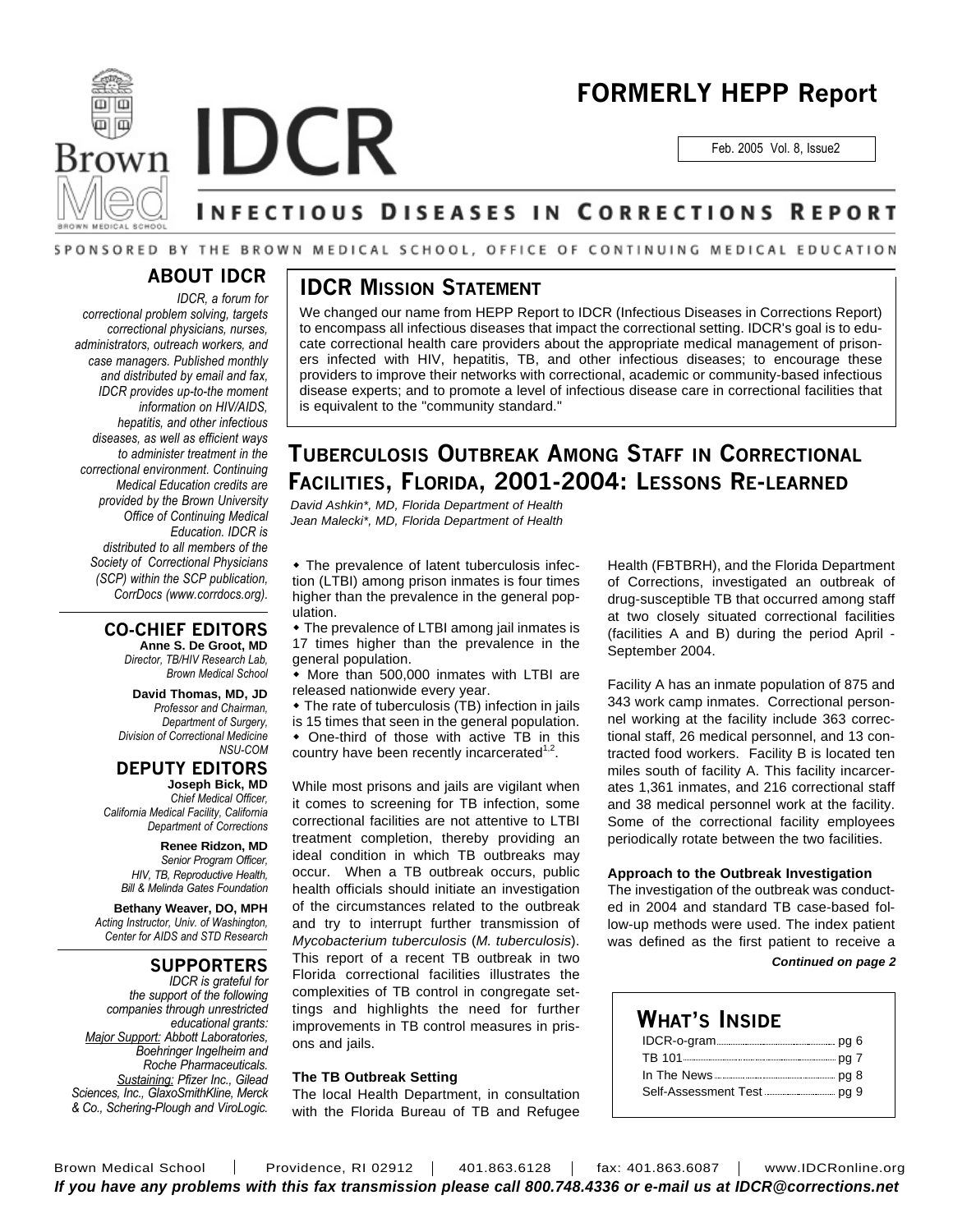### **TB OUTBREAK...** *(cont. from page 1)*

diagnosis of TB, regardless of location of that case. The outbreak period was defined as the time period commencing when the index case reported TB-associated symptoms, and concluding one week after the last infectious patient was placed in respiratory isolation. The potentially infectious period for each patient was defined as commencing on the date of onset of symptoms consistent with TB or if no symptoms, 12 weeks from the date of diagnosis, and concluding when the patient was isolated from further contact with others. *M. tuberculosis* isolates from case patients were fingerprinted by IS-6110 restriction fragment length polymorphism (RFLP) to determine if cases were caused by the same strain. A case was included in the outbreak if there was a history of close contact, defined as shared cells or work area with another case linked to the outbreak, and/or if the subject's *M. tuberculosis* isolate had a matching RFLP fingerprint.<sup>i</sup>

All inmates and staff were questioned regarding TB risk factors and tuberculin skin tests (TSTs) were administered to all inmates and staff, excluding members of the staff who had a previously documented positive test or those who had a negative test within the past three months.<sup>"</sup> (see TB 101, page 7.)

A positive TST was defined as induration greater or equal to 5 mm. Inmates who had positive TST results or symptoms suggestive of TB, regardless of TST results, were evaluated with a chest radiograph. (see IDCR-o-gram, page 6) The chest radiographs were conducted at the on-site medical units. Correctional staff members who had a positive TST or symptoms suggestive of TB were referred to the local DOH TB clinic for chest radiograph, medical evaluation, and treatment.

Three sputum samples were obtained from every inmate or staff member who demonstrated signs and symptoms suggestive of TB. Sputum smears were examined for acid-fast bacilli (AFB), were cultured for mycobacteria, and the *Mycobacterium tuberculosis* direct (MTD) test was performed.<sup>iii</sup> Correctional staff members who had a positive TST ≥5MM or symptoms suggestive of TB were sent to the local health department for evaluation. Inmates who were suspected of having TB were placed in negative airborne infection isolation rooms at the facility.

#### **Results of the 2004 Outbreak Investigation**

The 2004 outbreak investigators discovered that over a period of two and a half years (May 2001-September 2004), five cases of TB were reported among correctional staff members working at facilities A or B. Of these five cases, four cases of TB were identified among the correctional staff members at facility A and one case of TB was identified in a correctional staff member who worked at facility B. Cases

The single most potent factor affecting the risk of progression from LTBI to TB disease is HIV coinfection.

2 and 4 from facility A, and Case 3 from facility B were linked to the index case by RFLP fingerprinting of isolates and contact exposure history. Case 5 from facility A was epidemiologically linked to the other four cases, however the RFLD fingerprint did not match with the other cases.

The index case, identified as the source case, was an HIV-infected staff member initially diagnosed with extrapulmonary TB in May 2001. This patient was employed as a secretary in the medical unit in facility A and had frequent contact with coworkers and correctional officers who were involved in the transportation of inmates. A private physician managed TB treatment, TB medications were selfadministered,<sup>iv</sup> and the patient was found to be non-adherent with the medications. No contact investigation was performed when the patient was first diagnosed in 2001 since the patient was felt to have only extrpulmonary TB and therefore, was considered to be "non-infectious". However, in September 2002, despite the fact that the patient originally was noted to have had a cough. At this time, pulmonary TB was diagnosed (see Table 1, page 3.) and a contact investigation in facility A was conducted. A review of the patient's medical records revealed that sputum specimens were not obtained prior to September 2002.

Case 2, an HIV-uninfected correctional transportation officer employed at facility A, was identified during the September 2002 contact investigation. This individual had a previously documented positive TST and a previous history of TB that could not be varified. Symptoms suggestive of TB were not recorded in 2002, but a private physician who was providing treatment ordered a chest radiograph.<sup>vi</sup> The chest radiograph demonstrated an infiltrate and sputum specimens were positive for AFB on smear and *M. tuberculosis* in culture. Additional investigations were not conducted, as the contact investigation around the index case was deemed sufficient to capture this case's workplace contacts.

Case 3, an HIV-uninfected correctional transportation officer employed at facility B, was diagnosed with pulmonary TB in October 2002. This individual was responsible for transporting inmates to and from the medical units of facilities A and B. Case 3's sputum specimen was positive for both AFB on smear and *M. tuberculosis* in culture.

Case 4, an HIV-uninfected correctional transportation officer employed at facility A, was diagnosed with TB in March 2004. A private physician monitoring this subject for a history of asthma ordered a chest radiograph in 2004 for reasons unrelated to the TB outbreak. The chest radiograph revealed a 1 cm nodule in the right upper lobe. Tissue culture obtained following excision of the upper lobe nodule was positive for *M. tuberculosis*. Case 4 was initially identified as a contact to the index case but did not follow through with medical evaluation and treatment. Additionally, this subject was a TST converter; his baseline TST measured 0 mm in 2002 and 10 mm in August 2003.<sup>vii</sup> The RFLP pattern confirmed the link between this case, the index case, and cases 2 and 3.<sup>viii</sup>

Case 5, an HIV-uninfected correctional officer employed at facility A was diagnosed with pulmonary TB in April 2004. This case's RFLP fingerprint did not match the RFLP fingerprint obtained for the index case or cases 2, 3, or 4, but an epidemiological link was identified as this case had close social contact with Case 4. ix

Records on skin tests and/or TST records, results, and chest radiographs were not available for the majority of correctional staff at both facilities.

The clinical characteristics of the index patient and the secondary cases (Cases *Continued on page 3*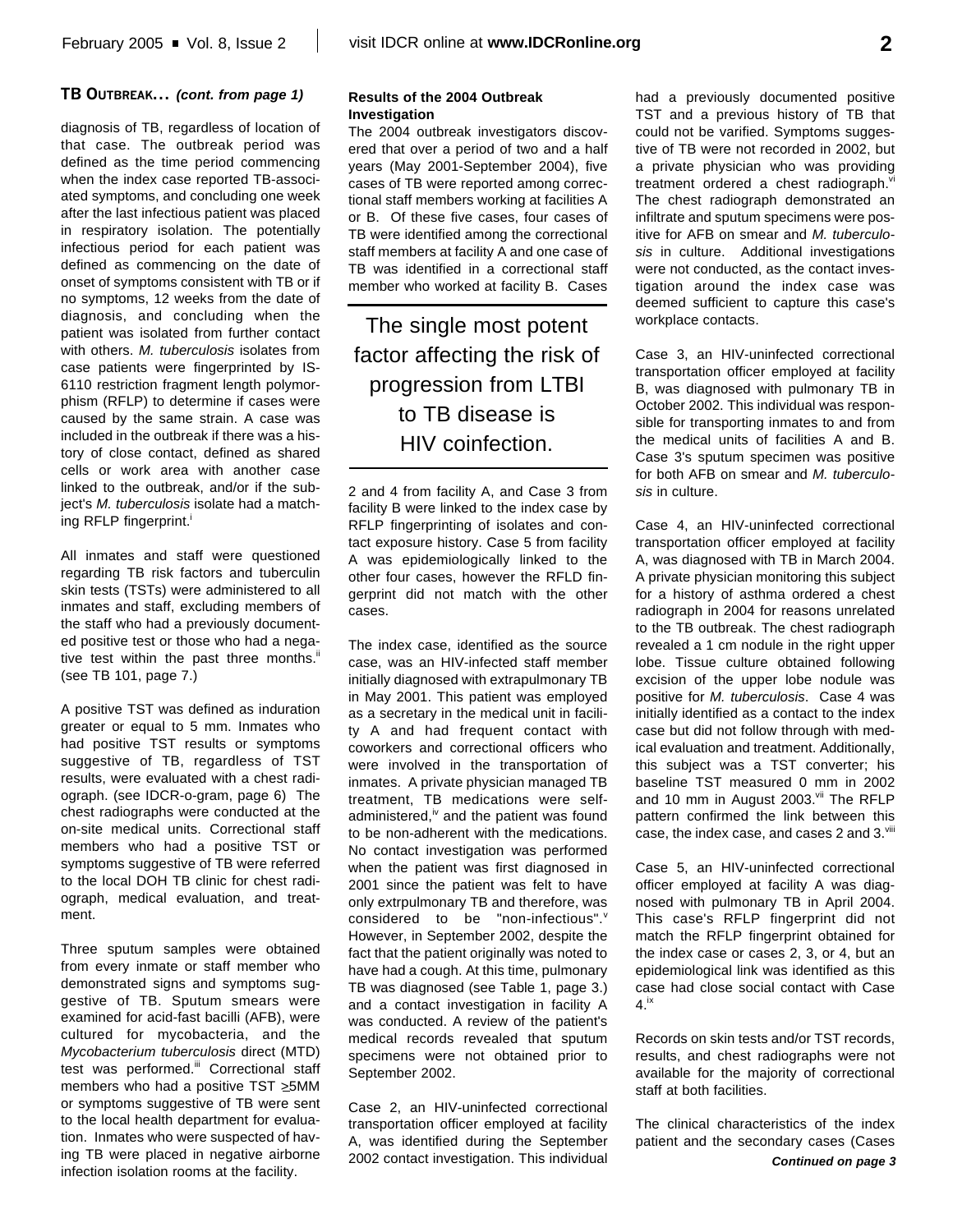|   | I  |                   |
|---|----|-------------------|
|   | ۰. |                   |
| × | M. | ٦<br>I<br>٠<br>۰. |

| Table 1. Clinical characteristics of the index patient and the secondary cases (Cases 2, 3, 4 and 5) |  |
|------------------------------------------------------------------------------------------------------|--|
|------------------------------------------------------------------------------------------------------|--|

| Case          | <b>Date Reported</b>                                                                                           | <b>Sputum AFB</b><br><b>Smear Results</b> | <b>Culture</b><br><b>Results</b> | <b>Chest Radiograph</b>                | Signs/<br><b>Symptoms</b> | <b>DNA</b><br>Match | <b>Comments</b>                                                                                                        |
|---------------|----------------------------------------------------------------------------------------------------------------|-------------------------------------------|----------------------------------|----------------------------------------|---------------------------|---------------------|------------------------------------------------------------------------------------------------------------------------|
| Index<br>Case | History of treat-<br>ment for<br>extra-pulmonary<br>TB in 5/00:<br>culture positive<br>pulmonary TB in<br>9/02 | Smears not<br>done 2000<br>Positive 2002  | $MTB+*$                          | Abnormal                               | Cough                     | Yes                 | Health care secretary<br>at facility A; HIV<br>infected; frequently<br>received visits from<br>transportation officers |
| 2             | 10/02                                                                                                          | Positive                                  | MTB+                             | Infiltrates in Right<br>Upper Lobe     | Night<br>sweats           | Yes                 | Transportation officer<br>at facility A; HIV<br>uninfected                                                             |
| 3             | 10/02                                                                                                          | Negative                                  | MTB+                             | Abnormal                               | Intermittent<br>Cough     | Yes                 | <b>Transportation officer</b><br>at facility B; HIV<br>uninfected                                                      |
| 4             | 3/04                                                                                                           | Negative                                  | No culture<br>performed          | Non-cavitary but<br>consistent with TB | Cough                     | Yes                 | Transportation officer<br>at facility A; HIV<br>uninfected                                                             |
| 5             | 4/04                                                                                                           | Positive                                  | $MTB+$                           | Non-cavitary but<br>consistent with TB | Cough                     | No.                 | Correctional officer at<br>facility A; HIV<br>uninfected                                                               |

*\*MTB+ - Culture was positive for M. tuberculosis*

### **TB OUTBREAK...** *(cont. from page 2)*

2, 3, 4 and 5) are listed in Table 1, page 3.

#### **Outbreak Investigation**

During the 2004 outbreak investigation, all movement in and out of both facilities, including visitation, was halted for one week, to allow initial screening of all inmates and correctional officers. During that one week 78 staff received TSTs and all staff and inmates were screened using a symptom screen and risk assessment.<sup>x</sup> Of the staff screened/tested, 54 of these individuals were referred to the local health department TB clinic for evaluation of symptoms suggestive of TB or for follow-up evaluation of a positive TST. TSTs were performed on all inmates with a history of a negative TST and chest radiographs were obtained for 30 inmates to further evaluate symptoms suggestive of TB or because they had a positive TST. Sputum specimens were obtained from 18 inmates who had abnormal chest radiographs and/or symptoms suggestive of TB.

### **Follow up**

As a result of this outbreak, the state and local health departments recommended implementation of an electronic database for tracking serial TB screenings so that TST conversions and appropriate recommendation of follow-up medical care will be documented. This is the recommended practice in all high risk settings, such as

medical and correctional facilities<sup>3</sup>. Quarterly skin testing of inmates and correctional staff at these facilities will continue until no further conversions are identified. At the time of this publication, no further active cases of TB disease have been identified.

#### **Discussion and Recommendations for Florida Outbreak**

Several lines of evidence suggest that *M. tuberculosis* was transmitted from the index patient to correctional staff at facilities A and B. The index case was a medical staff member employed in the health care unit at facility A, who had been diagnosed with extrapulmonary TB in 2001. This patient was not adherent with selfadministered treatment and worked with several correctional transportation officers. Since an evaluation for pulmonary TB was not performed in May 2001 (the time of initial diagnosis), it is not clear if this individual was infectious at this time. This individual developed symptoms of pulmonary TB in 2002, and may have infected other correctional staff from January 2001 to June 2002.

The long duration of exposure to the source (index) case is also attributable to a failure to monitor the patient's adherence with anti-TB treatment. Noncompliance with TB treatment is a well-known problem<sup>4</sup>. All TB medications should be administered by directly observed therapy and adherence documented, as this is the current standard of care 3 . Public health consultants and staff are available to assist with TB case evaluation and adherence with anti-TB medication.

Furthermore, since records on TSTs and/or chest radiographs were not available for the majority of the correctional staff, it was difficult to ascertain correctional staff compliance with annual TSTs. TST conversions could not clearly be related to the period of exposure. Obtaining baseline TSTs in higher risk settings, such as medical and correctional facilities, is generally recommended,<sup>ii</sup> as it provides a point of reference for measurement of TST conversion rates.

Although mandatory screening and testing of all employees had been implemented three years prior to this outbreak, several correctional staff members did not comply. Correctional supervisors must be able to identify employees who are not compliant to such policies and implement appropriate education and corrective actions if these policies are not adhered to. Measures need to be supported (with collaboration to help design, implement, and monitor) by public health programs to address conditions, which foster the transmission of *M. tuberculosis*, identify corrective measures, and implement and monitor all follow-up.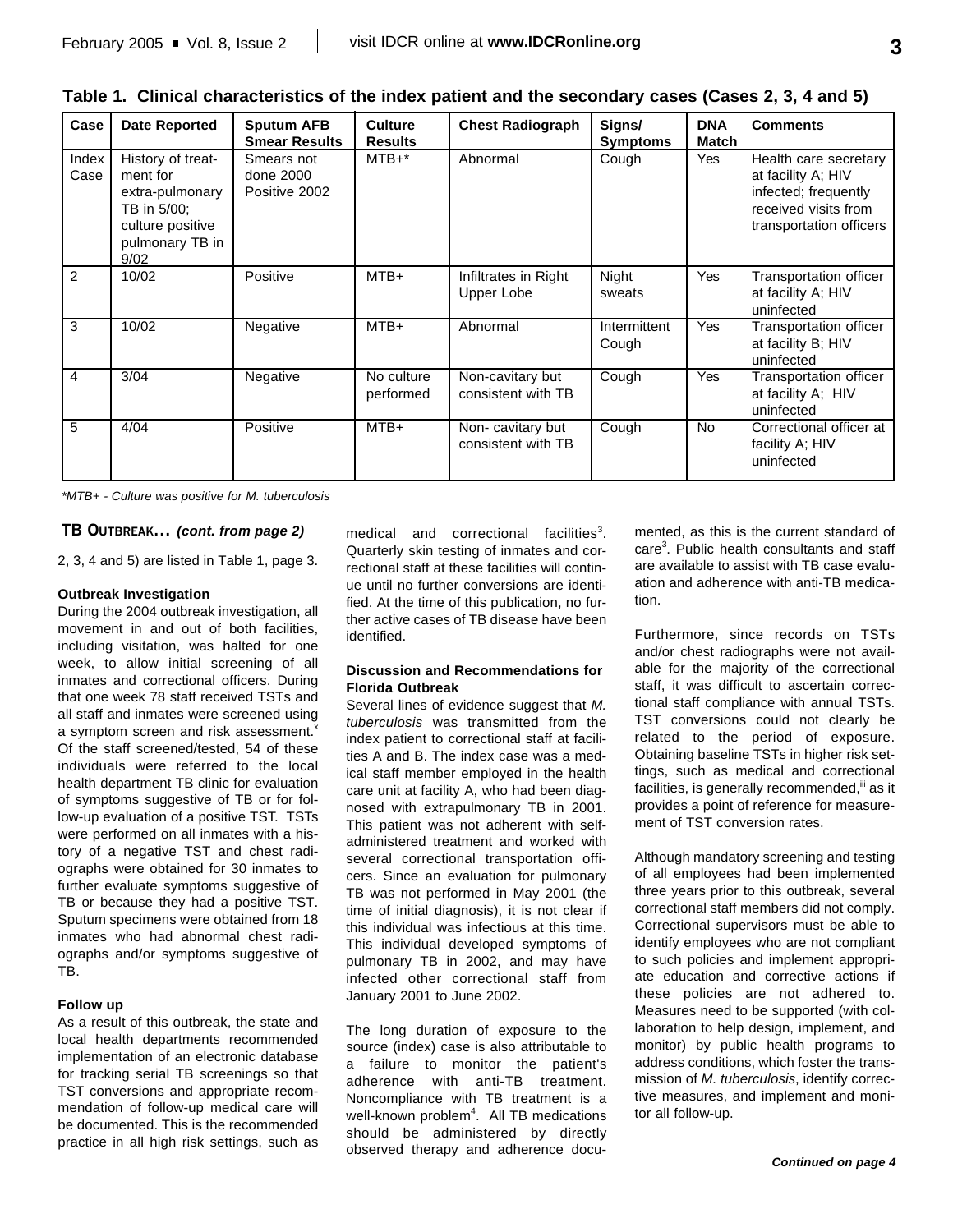### **TB OUTBREAK...** *(cont. from page 3)*

Employers are unlikely to be aware of the HIV status of their employees. Educational programs for both inmates and staff are essential for the protection of all persons at the facility. All staff (and therefore the potentially unknown HIV-infected or immunosuppressed staff) should be repeatedly advised of the increased risk with regard to TB in those with HIV infection, the importance of TB skin testing and completion of LTBI treatment, and should be taught to recognize symptoms of TB. Practitioners treating correctional personnel and inmates should have a high index of suspicion for TB and obtain appropriate smears and cultures whenever possible.

### **General Discussion and Recommendations**

There is a dangerous synergy between HIV and TB. Prisoners, who have long been known to have disproportionately high rates of TB disease and TB infection, also have more than five times the general population's rate of AIDS, and between four and 10 times the general population's rate of HIV infection<sup>6</sup>. The single most potent factor affecting the risk of progression from

LTBI to TB disease is HIV coinfection<sup>7</sup>. It is often more difficult to detect TB in persons with HIV/AIDS because they may not respond to the TST, and may present with atypical or negative findings on chest radiographs<sup>8</sup>. It is therefore recommended that HIV-infected patients with respiratory symptoms undergo a sputum analysis in addition to a chest radiograph. Furthermore, significant drug interactions may complicate the concurrent treatment of HIV and TB<sup>9</sup>. In short, HIV increases the risk of progression from TB infection to disease, makes screening for TB more difficult, and complicates the treatment of TB.

As recommended by the National Commission on Correctional Health Care (NCCHC), all inmates should receive TB symptom screening on intake; anyone with TB symptoms (chronic productive cough, fever, weight loss, night sweats) should immediately be moved to a negative pressure respiratory isolation room and evaluated for TB disease. TSTs should be administered to all inmates and correctional staff members who have not had a previous documented positive TST result. (see IDCR-o-gram, page 6.) Any patient whose TST indicates TB infection should

receive a chest radiograph. TST may fail to identify TB infection in high-risk patients including inmates<sup>10</sup> - TB control officers may consider using on-site chest radiography to screen all inmates at entry.

Inmates and correctional staff who have documented LTBI should complete a course of treatment and adherence should be monitored<sup>3</sup>. Those with a positive TST who cannot complete treatment for LTBI should receive regular screening for TB symptoms; any such patient with significant immune compromising factors should be scrutinized for TB symptoms even more frequently. Inmates who do not present with TB upon initial intake screening should be evaluated annually for TST conversion, and more frequently if there is evidence of recent transmission of *M. tuberculosis* in the facility, or if inmates with HIV are housed together<sup>11</sup>.

As an airborne infection, TB presents one of the most prescient threats not only to inmates, but also to correctional staff, health care providers, visitors, and others who come in close contact with TB patients. This case illustrates that point one more time.

#### *DISCLOSURES: \*Nothing to disclose NOTES:*

*i. RFLP analysis is a DNA fingerprinting method that allows public health officials to distinguish the transmission of specific strains of tuberculosis during an outbreak. This method is based on the detection of the copy number and location of the mobile genetic element IS6110 in the M. tuberculosis genome. Enzymatic digestion of the DNA produces fragments, which can be separated by electrophoresis. The fragments are immobilized on a nylon membrane, and a specific chemoluminescence-labeled DNA probe is used to reveal the pattern bands on x-ray film.*

*ii. Best practice would be to test every individual who had a negative PPD test at the time of the outbreak investigation. However, this practice can be difficult to enforce with correctional staff. Additional education regarding TB exposure, testing and management could improve TST uptake among correctional personnel.*

*iii. MTD tests are isothermal transcription-mediated amplification assays used in the rapid identification of M. tuberculosis in respiratory samples. These tests produce results within two to seven hours after sputum processing.*

*iv. Best practice would be to have this patient take TB medications under directly observed therapy, especially given the patient's history of immunosuppression.*

*v. HIV-infected subjects who have extrapulmonary tuberculosis can have undetected pulmonary infection. In general, no patient with suspected tuberculosis can be considered non-infectious until sputum smears are also found to be negative; in the case of HIV-infected patients, culture for TB should also be performed, as sputum smears may be negative, despite the presence of active pulmonary tuberculosis.*

*vi. Any individual who has a positive TST, with or without the presence of symptoms suggestive of TB, should have a baseline chest radiograph.*

*vii. Best practice would have been to perform a chest radiograph at the time of TST conversion.*

*viii. Active tuberculosis should be considered whenever any individual who works in a higher risk setting, such as a medical facility or correctional facility, presents with a pulmonary infiltrate. TST should be performed and sputum specimens should be obtained for AFB smear and culture.*

*ix. There can be "background" cases even in the face of an outbreak. These types of cases could possibly be the next source case of a future outbreak. Vigilance for anyone with symptoms suggestive of TB need to be identified and evaluated early.*

*x. Best practice is to perform risk assesment, symptom screening and TSTs on all staff. However, staff have the right to refuse testing on-site and may receive TSTs from private physicians.*

#### *REFERENCES:*

*1. National Commission on Correctional Health Care. "The Health Status Of Soon-To-Be-Released Inmates". A Report to Congress. 2002. Full document accessible at:*

*http://www.ncchc.org/pubs/pubs\_stbr.vol1.html*

*2. Health Standards of the American Correctional Association.*

*"Standards for Adult Correctional Institutions, 4th Edition". 2003. 3. CDC. MMWR 2000; 49(No. RR-6): 1-39.*

*4. Sbarbaro, John, Burman William, Cornelis Rietmeijer, et al. Chest 1997; 111(5): 1151-3.* 

*5. CDC. MMWR 1996; 45(No. RR-8): 1-27.*

*6. Hammett, TM; Rhodes, W; Harmon P. National HIV Prevention Conference 1999. Atlanta, GA. Abstract 571.*

*7. CDC. MMWR 2000; 49(46): 1041-4.*

*8. Burman WJ, Gallicano K, Peloquin C. Clin Infect Dis 1999 28(3): 419-29.* 

*9. Spradling P, McLaughlin S, Drociuk D, et al. XIII International AIDS Conference 2000. Durban, South Africa. Abstract ThPeB5188. 10. Zoloth SR, Safyer S, Rosen J, et al. Am J Public Health 1993; 83(5): 749-51.*

*11. Perlman DC, el-Sadr WM, Nelson ET, et al. Clin Infect Dis 1997; 25: 242-6.*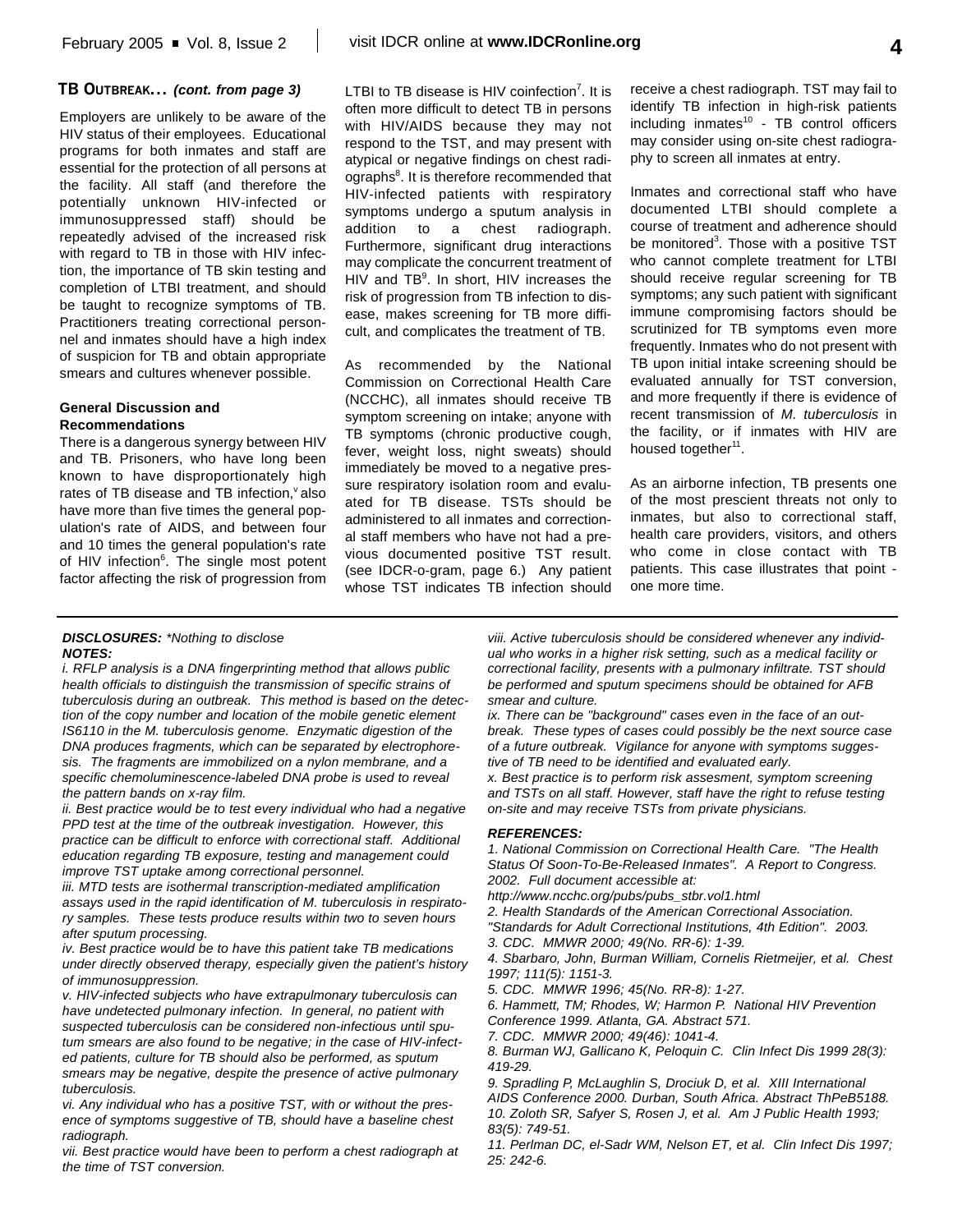### **LETTER FROM THE EDITOR**

This month we bring you an exciting tale of a TB outbreak in a correctional setting; Drs. David Ashkin, Jean Malecki, and David Thomas report on a tuberculosis outbreak among staff in two Florida correctional facilities. Outbreaks are invariably caused by lapses in tuberculosis control, where a case of infectious pulmonary tuberculosis has been unrecognized or inappropriately managed. Recognition or suspicion of an outbreak may be through diagnosis of the index case, evidence of clustering of cases or positive tuberculin skin tests, or unusual trends in epidemiologic data, as shown in this example.

Outbreak investigations should include case finding and identification of exposed contacts so that tuberculin skin testing and screening for tuberculosis disease can be performed. Contact investigations are usually performed using a concentric circle approach, where contacts with the greatest exposure, such as household members, are identified and tested. If the rate of *Mycobacterium tuberculosis* infection is greater than expected, the investigation should move to the next highly exposed circle of contacts, such as work or school contacts. Subsequent concentric circles of contacts should be tested until the rate of infection is thought to be equal to that of the surrounding community.

Outbreaks represent experiments of nature, and while the first duty is interruption of transmission and identification and testing of exposed contacts, outbreaks also are an opportunity to learn valuable lessons. Examining missed opportunities that may have lead to the outbreak can point out areas within a tuberculosis control program in need of improvement or strengthening. This is clearly the case for the Florida Department of Corrections, and important steps have been taken to improve TB control.

In addition, new information about the pathogenesis and transmission of *M. tuberculosis* can be learned from outbreak investigations. Examples of lessons learned from outbreak investigations include that children, who were thought not to transmit infection, can be highly infectious; that *M. tuberculosis* can be transmitted through improperly disinfected bronchoscopes; and that in those with HIV infection, the time to development of tuberculosis disease after infection is accelerated when compared to those without HIV infection. In all cases, suspected outbreaks of tuberculosis should be reported promptly to public health authorities and investigations should be performed in conjunction with state and local tuberculosis control programs.

The algorithms included in this issue depict how to proceed when someone presents with suspected TB in the correctional setting, and the TB 101 details how to classify the tuberculin skin test reaction. At the conclusion of this issue, readers will be more familiar with TB treatment guidelines and how to prevent TB outbreaks in the correctional setting, know more about who should be tested for tuberculosis, and be aware of different tuberculin skin test reactions, and their implications. Let's all hope that this TB update prevents a few outbreaks of TB in the future.

Sincerely, Renee Ridzon, MD

### **Subscribe to IDCR**

Fax to **617-770-3339** for any of the following: *(please print clearly or type)*

| EMAIL:                      |                                                                                                                                                |                  |                                                           |        |                                  |
|-----------------------------|------------------------------------------------------------------------------------------------------------------------------------------------|------------------|-----------------------------------------------------------|--------|----------------------------------|
| FAX:                        |                                                                                                                                                | PHONE:           |                                                           |        |                                  |
| ADDRESS:                    |                                                                                                                                                | CITY:            |                                                           | STATE: | ZIP:                             |
| O Physician<br>O Pharmacist | O Physician Assistant<br>O Medical Director/Administrator                                                                                      |                  | O Nurse/Nurse Practitioner<br>O HIV Case Worker/Counselor |        | O Nurse Administrator<br>O Other |
| <b>CHECK ONE:</b>           |                                                                                                                                                |                  |                                                           |        |                                  |
| NAME:                       |                                                                                                                                                | <b>FACILITY:</b> |                                                           |        |                                  |
|                             | Yes, I would like my IDCR to be delivered in the future as an attached PDF file in an<br>email (rather than have a fax).                       |                  |                                                           |        |                                  |
|                             | Yes, I would like to sign up the following colleague to receive a complimentary subscription of<br><b>IDCR</b> fax/email newsletter.           |                  |                                                           |        |                                  |
|                             | Yes, I would like to add/update/correct (circle one) my contact information for my complimentary<br>subscription of IDCR fax/email newsletter. |                  |                                                           |        |                                  |

#### **Faculty Disclosure**

In accordance with the Accreditation Council for Continuing Medical Education Standards for Commercial Support, the faculty for this activity have been asked to complete Conflict of Interest Disclosure forms. Disclosures are listed at the end of articles. All of the individual medications discussed in this newsletter are approved for treatment of HIV and hepatitis unless otherwise indicated. For the treatment of HIV and hepatitis infection, many physicians opt to use combination antiretroviral therapy which is not addressed by the FDA.

**Associate Editors**

Rick Altice, MD *Director of Clinical Research, Director, HIV in Prisons Program, Director, Community Health Care Van, Associate Professor of Medicine Yale University AIDS Program*

David Paar, MD *Associate Professor of Medicine, University of Texas, Medical Branch*

Karl Brown, MD, FACP *Infectious Disease Supervisor PHS-Rikers Island*

Ralf Jürgens *Consultant, HIV/AIDS, Human Rights, Drug Policy and Prisons*

Joseph Paris, PhD, MD, FSCP, CCHP *Medical Director, Georgia Dept. of Corrections*

Lester Wright, MD, MPH *Chief Medical Officer, New York State Dept. of Correctional Services*

> Dean Rieger, MD *Medical Director, Indiana Dept. of Corrections*

Neil Fisher, MD *Medical Director, Chief Health Officer, Martin Correctional Institute*

William Cassidy, MD *Associate Professor of Medicine, Louisiana State University Health Sciences Center*

**Editorial Board**

Louis Tripoli, MD, FACFE *Correctional Medical Institute, Correctional Medical Services*

Josiah Rich, MD *Associate Professor of Medicine and Community Health Brown University School of Medicine, The Miriam Hospital*

> Steven F. Scheibel, MD *Regional Medical Director Prison Health Services, Inc*

David A. Wohl, MD *Associate Professor of Medicine University of North Carolina AIDS Clinical Research Unit*

Barry Zack, MPH *Executive Director, Centerforce*

Michelle Gaseau *The Corrections Connection*

**Layout** Kimberly Backlund-Lewis *The Corrections Connection*

**Distribution** Screened Images Multimedia

> **Managing Editor** Courtney E Colton *IDCR*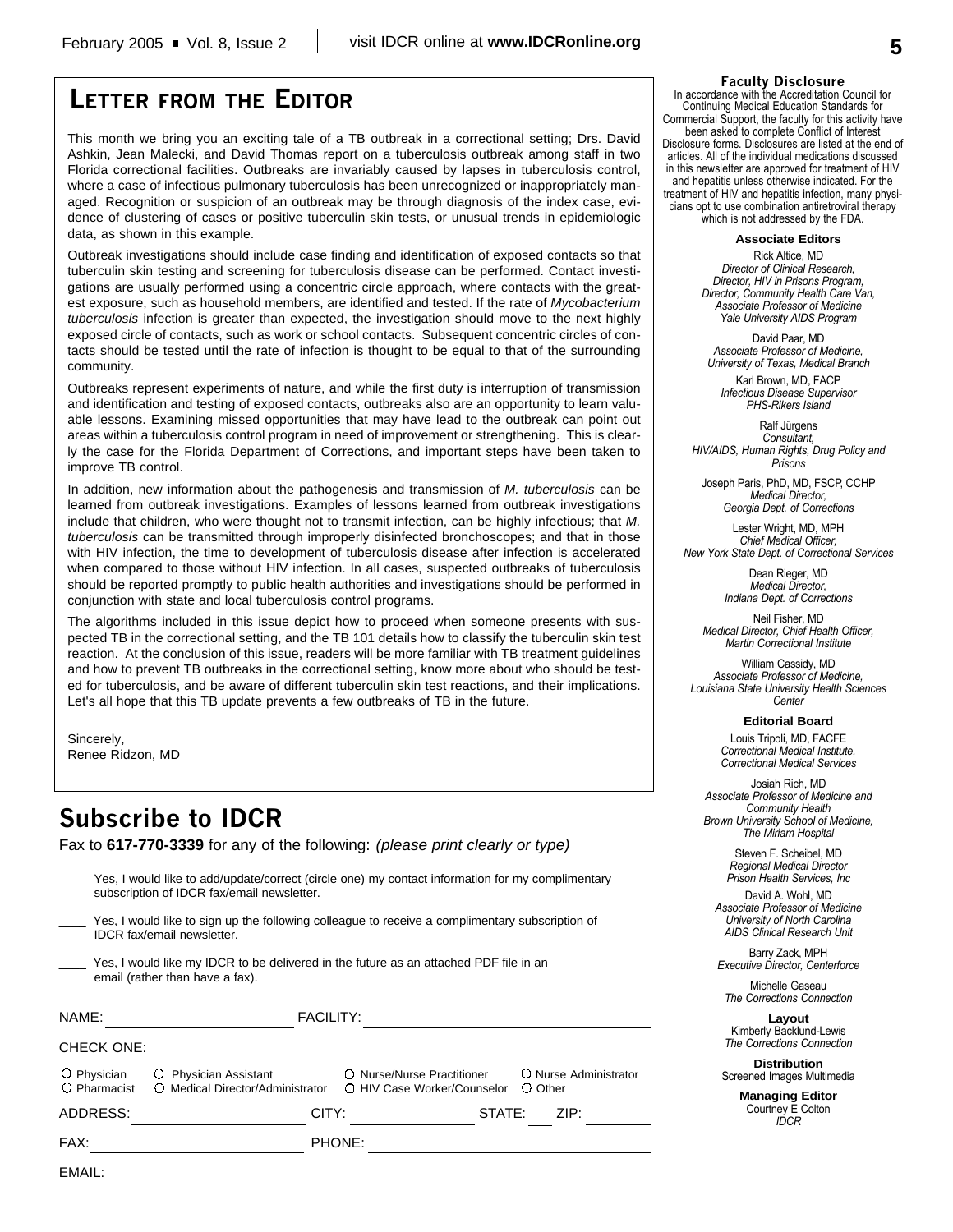### **IDCR-O-GRAM: Suspected TB in the Correctional Setting**



All TB treatment begins with isoniazid, rifampin, pyrazinamide, and ethambutol for the initial 2 months. A repeat smear and culture should be performed after 2 months of treatment. Normally, the continuation phase of treatment should consist of isoniazid and rifampin daily or twice weekly for 4 months to complete a total of 6 months of treatment. If cavitation was present on the initial chest radiograph and the culture at the time of completion of 2 months of therapy is positive, the continuation phase should be lengthened to 7 months (total of 9 months of treatment).

If the patient has HIV infection and CD4 <100/ul, the continuation phase should consist of daily or three times weekly isoniazid and rifampin. In HIV-uninfected patients having no cavitation on chest radiograph and negative AFB smears at completion of 2 months of treatment, the continuation phase may consist of either once weekly isoniazid and rifapentine, or daily or twice weekly isoniazid and rifampin, to complete a total of 6 months. Patients receiving isoniazid and rifapentine, and whose 2 months cultures are positive, should have treatment extended by an additional 3 months (total of 9 months).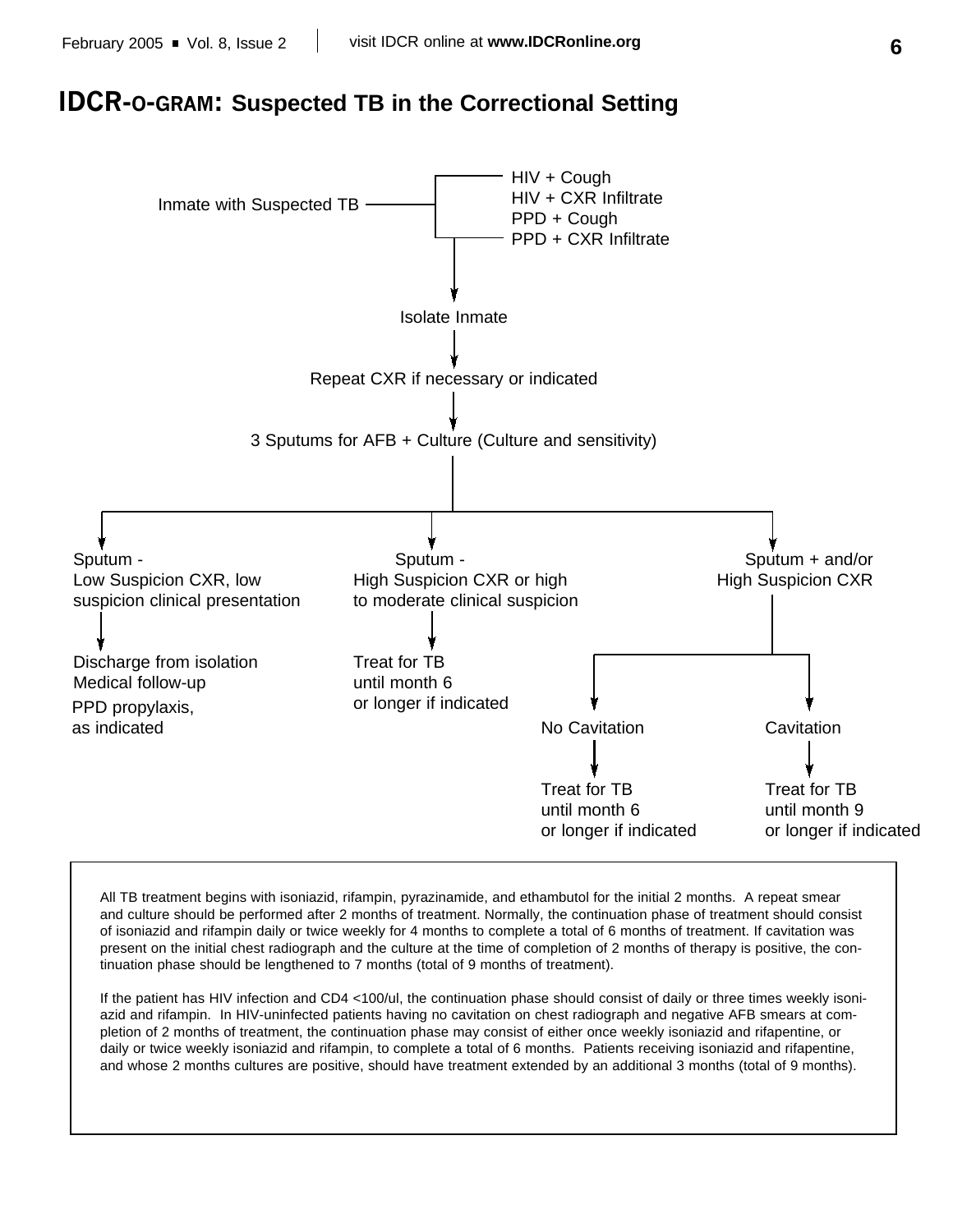$\overline{\phantom{0}}$ 

T<sub>B</sub>

# **Who Should Be Tested for TB**

- People with HIV infection (the AIDS virus)
- People in close contact with those known to be infectious with TB
- People with medical conditions that make the body less able to protect itself from disease (for example: diabetes, the dust disease silicosis, or people undergoing treatment with drugs that can suppress the immune system, such as long-term use of corticosteroids)
- Foreign-born people from countries with high TB rates
- Some racial or ethnic minorities
- People who work in or are residents of long-term care facilities (nursing homes, prisons/jails, some hospitals)
- Health care workers and others such as prison guards
- People who are mal-nourished
- Alcoholics and IV drug users

*CDC. Division of Tuberculosis Elimination. Available at: http://www.cdc.gov/nchstp/tb/faqs/qa\_latenttbinf.htm#Infection1*

## **When is a Tuberculin Skin Test (TST) Reaction Positive?**

| 5 or more millimeters                                                                                                                                                                                                                            | 10 or more millimeters                                                                                                                                                                                                                                                                                                                                                                                                                      | 15 or more millimeters                                                                                     |
|--------------------------------------------------------------------------------------------------------------------------------------------------------------------------------------------------------------------------------------------------|---------------------------------------------------------------------------------------------------------------------------------------------------------------------------------------------------------------------------------------------------------------------------------------------------------------------------------------------------------------------------------------------------------------------------------------------|------------------------------------------------------------------------------------------------------------|
| An induration of 5 or more millime-<br>ters is considered positive for:<br>◆ People with HIV infection<br>• Close contacts<br>◆ People who have had TB disease<br>before<br>• People who inject illicit drugs and<br>whose HIV status is unknown | An induration of 10 or more<br>millimeters is considered positive<br>for:<br>◆ Foreign-born persons<br>• HIV-negative persons who inject<br>illicit drugs<br>• Low-income groups<br>◆ People who live in residential facil-<br>ities (nursing homes, prisons/jails)<br>◆ People with certain medical condi-<br>tions<br>• Children younger than 4 years old<br>• People in other groups as identi-<br>fied by local public health officials | An induration of 15 or more<br>millimeters is considered positive<br>for:<br>• People with no risk factors |

*Adapted by IDCR from CDC. Division of Tuberculosis Elimination.*

# **RESOURCES**

**NEW! Treating the HIV and TB Co-infected Patient in the Correctional Setting course**  Available at: www.umdnj.edu/ntbcweb/hivtbcd.htm

### **CDC Division of Tuberculosis Elimination Fact Sheets**

Available at: www.cdc.gov/nchstp/tb/pubs/dtbefax.htm

#### **Charles P. Felton National TB Center at Harlem Hospital.**

Addressing HIV/AIDS Issues in TB Contact Investigation: A Guide for Contact Investigators, Managers, and Trainers. 2004.

#### **Charles P. Felton National Tuberculosis Center at Harlem Hospital**

Improving Treatment Completion for Latent Tuberculosis Infection Among Health Care Workers. 1999.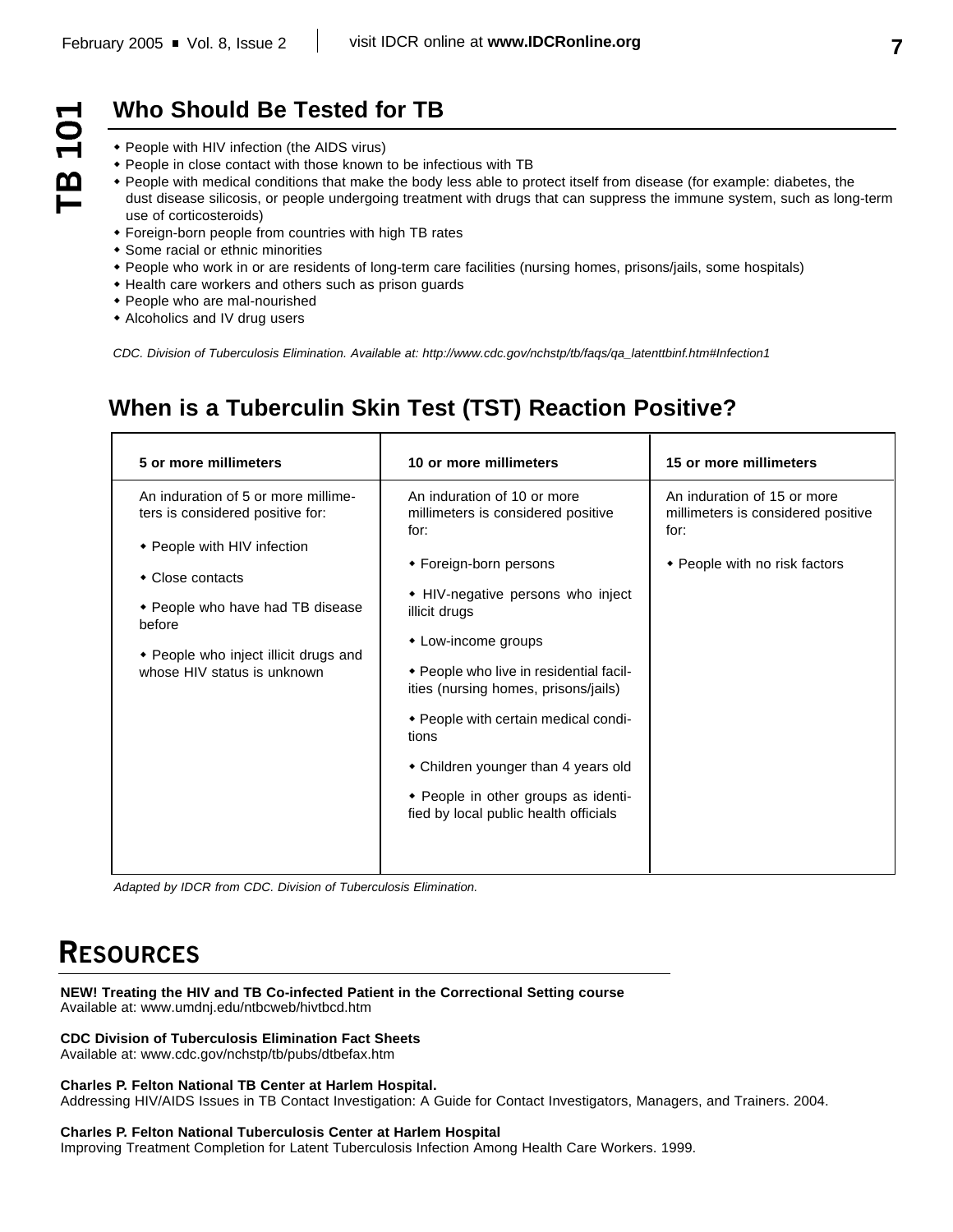### **Conference on Retroviruses and**

**Opportunistic Infections** *February 22-25, 2005 Boston, MA* Visit: www.retroconference.org/ 2005

### **IUALTB Challenges to TB**

**Control** *February 23-26, 2005 Vancouver, British Columbia, Canada* Call: 604.732.5864 Email: biagtan@bc.lung.ca

#### **Improving the Management of HIV Disease Regional CME Courses**

Atlanta, GA: March 11, 2005; New York, NY: March 17, 2005; Los Angeles, CA: April 16, 2005; Chicago, IL: May 2, 2005; Washington, DC: May 2005; San Francisco: May or June 2005: Registration for this course will open soon. Visit: www.iasusa.org/registration/ index.html

### **Management of HIV/AIDS in the Correctional Setting: A Live Satellite Videoconference Series "The Triply Diagnosed Patient: HIV, Mental Health & Substance Use"**

*March 9, 2005 12:30-2:30 p.m. EST* Call: 518.262.4674 Email: ybarraj@mail.amc.edu Visit: www.amc.edu/patient/hiv/ hivconf/index.htm

### **World TB Day**

*March 24, 2005* Visit: www.cdcnpin.org/scripts/ spotlight/spot\_wtd05.asp for World TB Day activities

### **ACHSA Diminishing Resources:**

**The New Reality** *March 31-April 3, 2005 Oakland, CA* Visit: www.achsa.org

#### **NCCHC Updates in Correctional Health Care**

*April 9-12, 2005 Las Vegas, Nevada* Visit: www.ncchc.org

### **AMFAR National HIV/AIDS**

**Update Conference** *April 10-13, 2005 Oakland, CA* Visit: www.amfar.org

### **Study Details Effects of ART on Liver Disease**

Liver disease has emerged as a leading cause of death among persons co-infected with HIV and HCV. A recent study estimated the burden of liver disease and evaluated determinants of liver fibrosis and necroinflammatory activity among HIV/HCV co-infected patients receiving antiretroviral therapy (ART). One-hundred twelve randomly selected and 98 referred HCVinfected patients undergoing care in an HIV clinic were studied. All patients had liver biopsies performed between April 2001 and July 2002, and had not received treatment for HCV infection prior to biopsy. Sixty-four percent of patients were receiving ART at the time of liver biopsy and 12% of patients had a previous episode of grade 3 or 4 ART-associated liver enzyme elevation. No hepatic fibrosis was detected in 33% of individuals, 41% had fibrosis restricted to the portal tracts, and bridging fibrosis and cirrhosis were noted in 9% and 17% of individuals, respectively. The median necroinflammatory activity score was 3, and 58 individuals had activity scores of 5 or higher. Individuals with persistently elevated ALT and/or AST levels, defined as having more than 1 in every 3 ALT or AST measurements >100ul, had a five-fold greater risk of bridging fibrosis or cirrhosis, compared with persons with lower liver enzyme levels. While this study found no evidence that ART caused serious histological liver disease, it was found that individuals with longer cumulative exposure to ART had significantly less necroinflammatory activity.

*Hepatology. 41(1); January 2005.*

### **FDA Approves New 500mg Invirase**

The FDA recently approved a new 500mg, filmcoated tablet formulation of the HIV protease inhibitor Invirase (generic name, saquinavir), designed for use in combination with ritonavir and other anti-HIV drugs for the treatment of HIV infection. The approval was based on data that show that similar drug levels are achieved with Invirase 500mg tablets and Invirase 200mg tablets, when each is administered with ritonavir 100mg and taken with food. The new formulation of Invirase will reduce pill count from five pills to two, twice daily, in hopes of improving patient adherence. *www.natap.org*

### **Research: Low Rate of Treatment Failure with Tenofovir, Lamivudine, Zidovudine**

Triple NRTI regimens combining tenofovir, lamivudine (3TC), and abacavir or didanosine have recently shown high rates of virologic failure, most often associated with the K65R resistance mutation. However, the inclusion of zidovudine may be protective against virologic failure and selection of the K65R mutation. Data was collected retrospectively from 40 patients who had previously been prescribed ART consisting of tenofovir, 3TC, and zidovudine. Baseline was considered the time immediately before each patient switched to the ART regimen consisting of tenofovir, 3TC, and lamivudine. At baseline, 27 patients' (group 1) HIV RNA levels were undetectable (<50 copies/ml) and 13 patients (group 2) had detectable HIV RNA levels ranging from 200- 398,000 copies/ml. At the time of analysis, all patients had completed at least 24 weeks after initiation of treatment. Upon analysis, HIV RNA level was less than 50 copies/ml in 23 of 27 patients who had undetectable HIV RNA at baseline, and in 8 of 13 patients with detectable HIV RNA levels at baseline. The median CD4 cell counts in group 1 and 2 increased from 415 cells/ul to 595 cells/ul and from 354 cells/ul to 407 cells/ul, respectively. All nine patients who showed a virologic failure on tenofovir, 3TC, and lamivudine were genotyped for resistance. Two patients admitted to not having taken medication regularly. Of the seven remaining patients, the K65R mutation was detected in only one patient.

*AIDS. 19(1); January 2005.*

### **FDA Recommends Not Using Indinavir in Pregnant Women**

The clinical pharmacology section of the Crixivan (Indinavir, IDV) label has been revised to include pharmokinetic data from a study in HIV-infected pregnant women, that showed results of significantly reduced IDV concentrations in women at 30-32 weeks gestation compared to levels post-partum. Based on these data, IDV is not recommended in HIV-infected pregnant patients.

*FDA issued report; Dec 27, 2004.*

### **CDC Recommends HIV Drugs for All Those Exposed**

The CDC recently issued new recommendations that people exposed to HIV from nonoccupational exposure, such as sexual assault, accidents, occasional drug use, or unsafe sex, receive antiretroviral medications to stave off HIV infection. Previously, the recommendations for emergency drug treatment were only for healthcare workers who with parenteral exposure through needlestick injuries, splashed to mucous membrane, or other occupational exposure. This recommendation was first made in 1996. However, the CDC has stated that "the severity of the HIV epidemic dictates we use all available tools to reduce infection." The new approach, called non-occupational post-exposure prophylaxis (NPEP) involves taking a daily antiretroviral regimen, which must begin within 72 hours after exposure and continue for 28 days. While NPEP is an important expansion of current HIV prevention strategies, it should not be viewed as the first line defense against HIV. *www.natap.org*